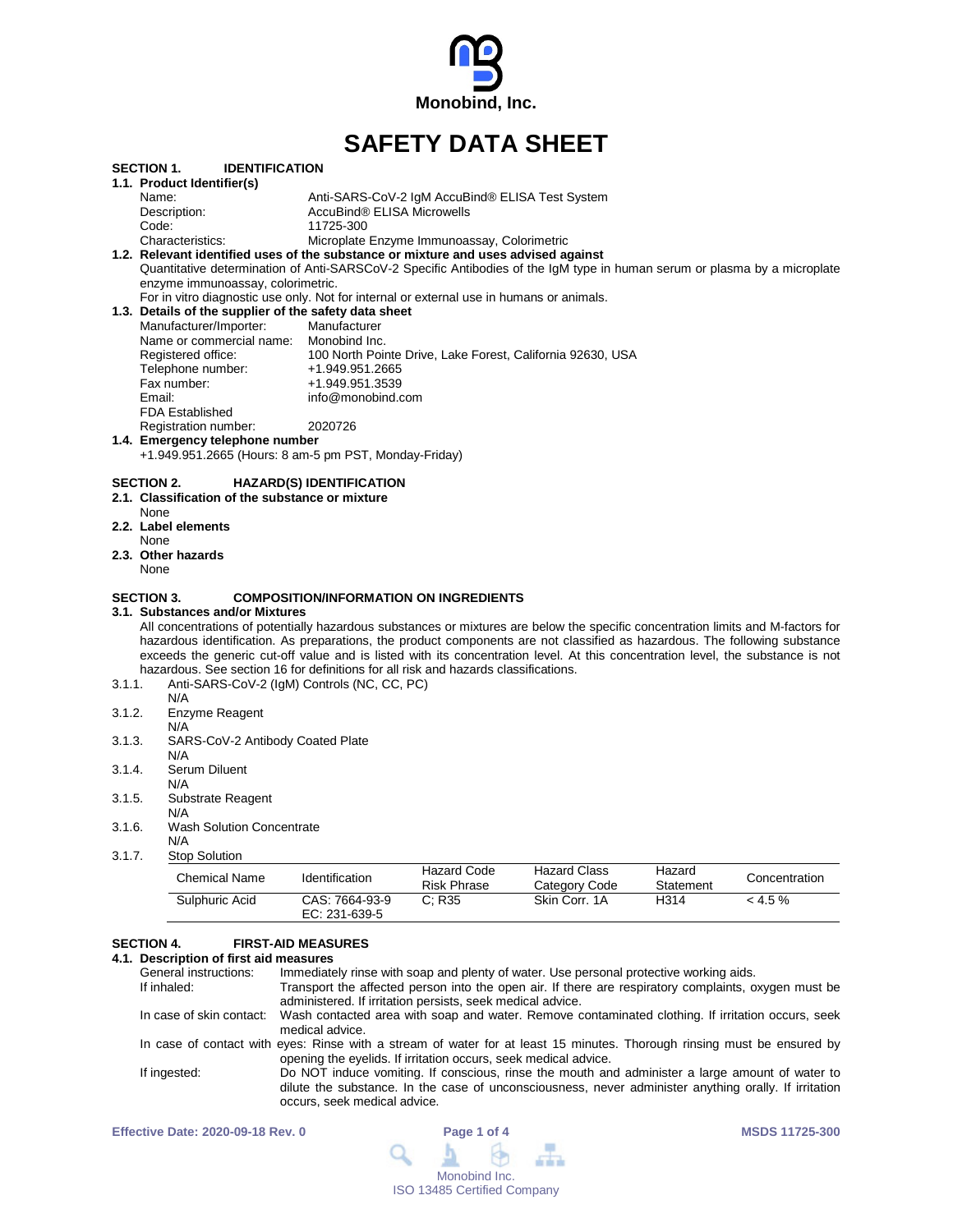- **4.2. Most important symptoms and effects, both acute and delayed** No data available
- **4.3. Indication of any immediate medical attention and special treatment needed** No data available

# **SECTION 5. FIRE-FIGHTING MEASURES**

- **5.1. Extinguishing media**
	- Carbon dioxide, dry powder, foam, water
- **5.2. Special hazards arising from the substance or mixture** None
- **5.3. Advice for firefighters**

Wear appropriate personal protective equipment and clothing. Wear self-contained breathing apparatus, if necessary.

### **SECTION 6. ACCIDENTAL RELEASE MEASURES**

- **6.1. Personal precautions, protective equipment and emergency procedures**
- Avoid contact with skin and eyes. Wear suitable personal protective clothing.
- **6.2. Environmental precautions**
- Avoid penetration into sewerage systems, surface and ground water. Avoid soil pollution.
- **6.3. Methods and material for containment and cleaning up** Cover with suitable absorbing material. After removing the substance, rinse the spot of spilling thoroughly with water and soap. Dispose of waste according to all federal, state, and local regulations.
- **6.4. Reference to other sections**

See Section 8 for personal protective equipment. See Section 13 for appropriate disposal methods.

# **SECTION 7. HANDLING AND STORAGE**

- **7.1. Precautions for safe handling**
	- Avoid spills. Avoid contact with skin, eyes and clothing. Use suitable protective means to work with the substance. Use in a well-ventilated area. Follow good manufacturing practices when using product. Do not drink, smoke, or eat in work areas.

# **7.2. Conditions for safe storage, including any incompatibilities**

#### Kit and unopened components:

- Store at temperatures between  $+ 2$  and  $+ 8$  °C in a dry and dark place until expiration date.
- 7.2.2. Opened components:
- Opened reagents are stable for sixty (60) days when stored at 2-8 °C.
- 7.2.3. For prepared reagents (see product insert):
	- Diluted wash buffer should be stored at room temperature (2-30 °C) for up to 60 days.
		- Working substrate solution should be stored at 2-8 °C and is stable for one (1) year.
		- Diluted serum diluent solution should be stored at 2-8 °C and is stable for up to 60 days.

# **7.3. Specific end uses**

Product procedure should be performed by a skilled individual or trained professional for in vitro diagnostic use only.

#### **SECTION 8. EXPOSURE CONTROL/PERSONAL PROTECTION**

- **8.1. Control parameters**
	- No substances with occupational exposure limits.

- **8.2. Exposure controls** Safety glasses or goggles with side shields recommended 8.2.2. Skin protection: Compatible protective gloves recommended. Wash hands after properly removing and disposing of gloves.
- Other skin protection: Laboratory coats are recommended.<br>
Respiratory protection: No respiratory protection is required

Anti-hIgM wells:  $7.5 \pm 0.2$ Serum Diluent:  $7.4 \pm 0.2$ 

- 8.2.3. Respiratory protection: No respiratory protection is required. Use product in rooms enabling good ventilation. If local exhaustion is necessary, general (forced) exhaustion is recommended. 8.2.4. Thermal hazards:
- 

# **SECTION 9. PHYSICAL AND CHEMICAL PROPERTIES**

# **9.1. Information on basic physical and chemical properties**

Appearance:

Physical state (at 20 °C)<br>Liquid: Con Liquid: Controls, Enzyme Reagent, Diluent, Wash Solution Concentrate, Substrate Solutions, Stop Solution<br>Solid: Microtiter strips **Microtiter strips** Colour<br>Yellow Controls Red: Enzyme Reagent Orange: Diluent Clear: Stop, Substrates, Wash<br>
Odour: Odourless 9.1.2. Odour: Odourless<br>9.1.3. Odour threshold: Not applicable 9.1.3. Odour threshold:<br>9.1.4. pH value: Stop solution:  $<$  3 Controls:  $7.4 \pm 0.2$ Enzyme:  $7.3 \pm 0.2$ 

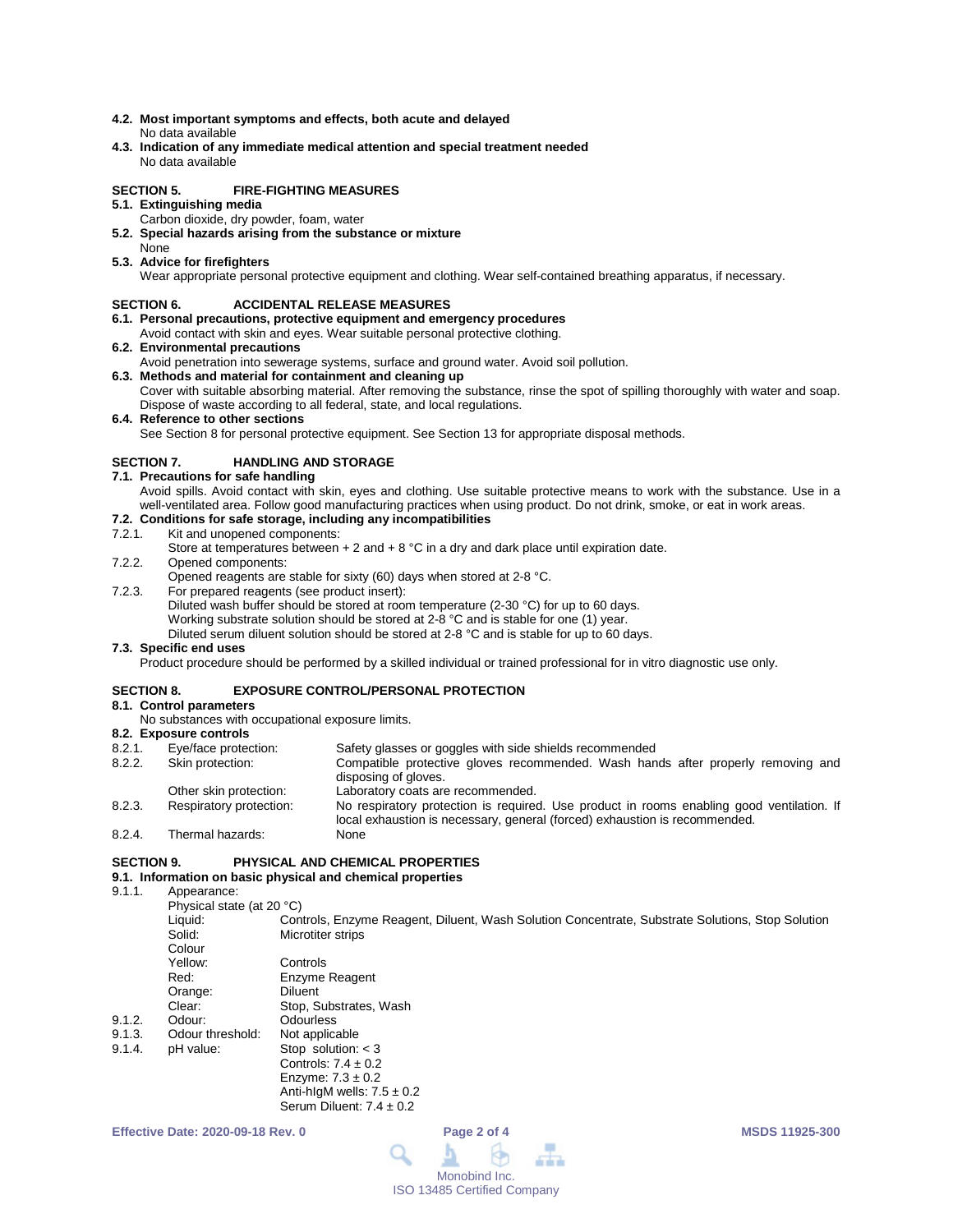#### Wash Solution Concentrate: 8.8 ± 0.2

- Substrate Reagent N: 3.2 ± 0.2
- 9.1.5. Melting point/freezing point: Not determined<br>9.1.6. Initial boiling point/ boiling range: Not de
- 9.1.6. Initial boiling point/ boiling range: Not determined<br>9.1.7. Flash point: Not applicable
- 9.1.7. Flash point: Not applicable<br>9.1.8. Evaporation rate: Not determined
- 9.1.8. Evaporation rate: Not determined<br>9.1.9. Flammability (solid, gas): Not flammable
- 9.1.9. Flammability (solid, gas):<br>9.1.10. Upper/lower flammability
- 9.1.10. Upper/lower flammability or explosive limits: Not applicable<br>9.1.11. Vapour pressure: Not determined
- 9.1.11. Vapour pressure: Not determined<br>9.1.12. Vapour density: Not determined
- 9.1.12. Vapour density:<br>9.1.13. Relative density:
- 9.1.13. Relative density: Not determined<br>9.1.14. Solubility: Water soluble
- Water soluble
- 9.1.15. Partition coefficient: n-octanol/water: Not determined<br>9.1.16. Auto-ignition temperature: Not applicable
- Auto-ignition temperature:
- 9.1.17. Decomposition temperature: Not determined<br>9.1.18. Viscosity: Not determined
- Not determined<br>None
- 9.1.19. Explosive properties: None<br>9.1.20. Oxidising properties: Not determined
- Oxidising properties:
- **9.2. Other information**

None

#### **SECTION 10. STABILITY AND REACTIVITY**

**10.1.Reactivity**

No known reactivity hazards associated with product

**10.2.Chemical stability**

- Stable under recommended storage conditions
- **10.3.Possibility of hazardous reactions**
- No hazardous polymerization **10.4.Conditions to avoid**
- Excessive heat and light
- **10.5.Incompatible materials**
- Acids
- **10.6.Hazardous decomposition products** Not determined

#### **SECTION 11. TOXICOLOGICAL INFORMATION:**

|          | 11.1. Information on toxicological effects |                                                                                                                                                                                                                                                                                        |  |  |
|----------|--------------------------------------------|----------------------------------------------------------------------------------------------------------------------------------------------------------------------------------------------------------------------------------------------------------------------------------------|--|--|
| 11.1.1.  | Acute toxicity:                            | Not determined                                                                                                                                                                                                                                                                         |  |  |
| 11.1.2.  | Skin corrosion/irritation:                 | Not determined                                                                                                                                                                                                                                                                         |  |  |
| 11.1.3.  | Serious eye damage/irritation:             | Not determined                                                                                                                                                                                                                                                                         |  |  |
| 11.1.4.  | Respiratory or skin sensitisation:         | Not determined                                                                                                                                                                                                                                                                         |  |  |
| 11.1.5.  | Germ cell mutagenicity:                    | Not determined                                                                                                                                                                                                                                                                         |  |  |
| 11.1.6.  | Carcinogenicity:                           | No component of this product present at levels $\geq 0.1\%$ is identified as probable,<br>possible or confirmed human carcinogen by NTP (National Toxicology Program),<br>IARC (International Agency for Research on Cancer), or OSHA (Occupational<br>Safety & Health Administration) |  |  |
| 11.1.7.  | Reproductive toxicity:                     | Not determined                                                                                                                                                                                                                                                                         |  |  |
| 11.1.8.  | STOT-single exposure:                      | Not determined                                                                                                                                                                                                                                                                         |  |  |
| 11.1.9.  | STOT-repeated exposure:                    | Not determined                                                                                                                                                                                                                                                                         |  |  |
| 11.1.10. | Aspiration hazard:                         | Not determined                                                                                                                                                                                                                                                                         |  |  |
| 11.1.11. | Information on likely routes of exposure:  |                                                                                                                                                                                                                                                                                        |  |  |
|          | If ingested:                               | No known health effects                                                                                                                                                                                                                                                                |  |  |
|          | If inhaled:                                | No known health effects                                                                                                                                                                                                                                                                |  |  |
|          | If contact with skin:                      | No known health effects                                                                                                                                                                                                                                                                |  |  |
|          | If contact with eyes:                      | No known health effects                                                                                                                                                                                                                                                                |  |  |
|          | .                                          |                                                                                                                                                                                                                                                                                        |  |  |

11.1.12. Symptoms related to the physical, chemical, and toxicological characteristics: None after short or long-term exposure

#### **SECTION 12. ECOLOGICAL INFORMATION**

# **12.1.Toxicity**

- Not determined.
- **12.2.Persistence and degradability**
- Not determined
- **12.3.Bioaccumulative potential**
- Not determined
- **12.4.Mobility in soil** Not determined
- **12.5.Results of PBT and vPvB assessment**
- Not determined
- **12.6.Other adverse affects** Not determined